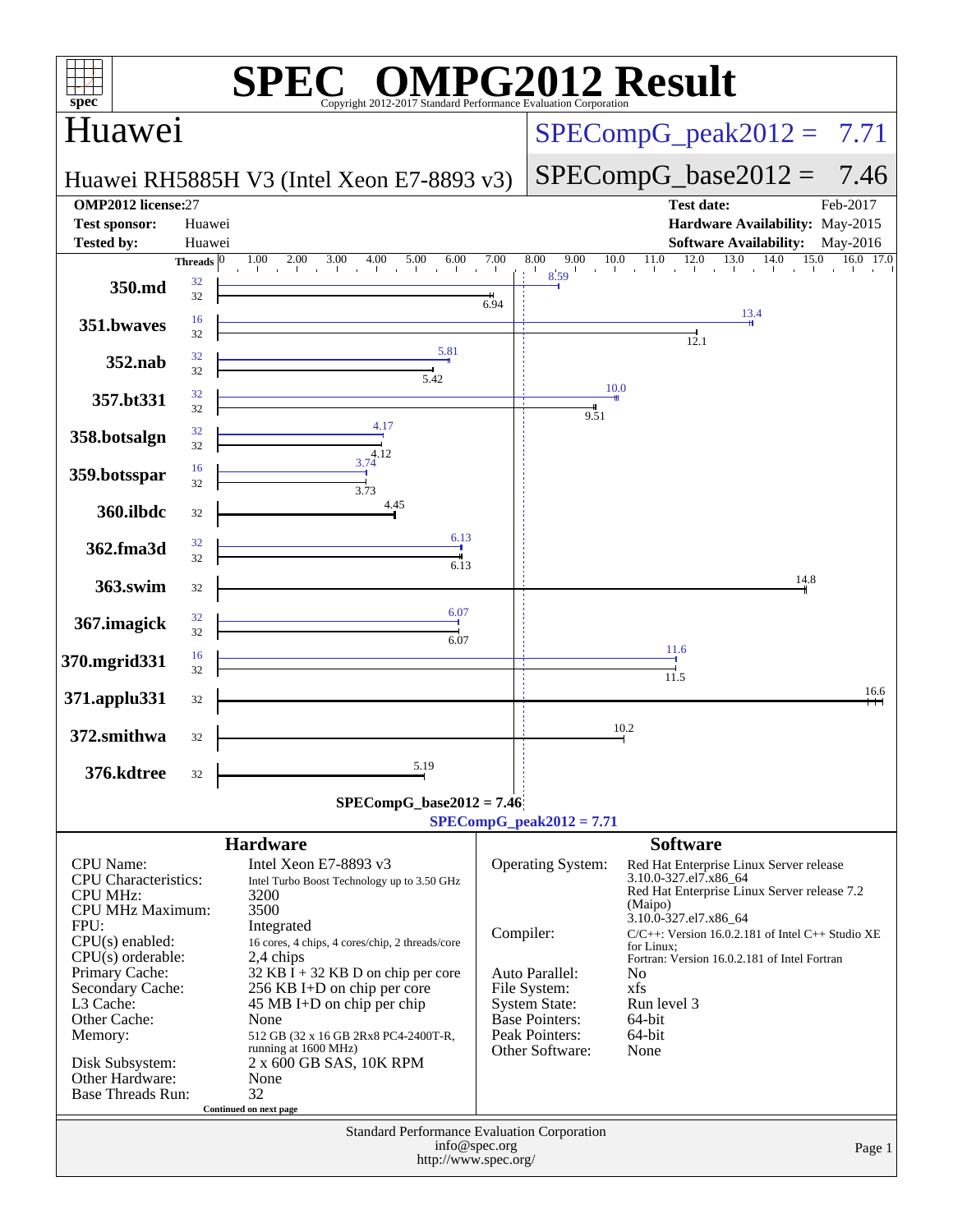

## Huawei

## $SPECompG<sub>peak2012</sub> = 7.71$

 $SPECompG_base2012 = 7.46$  $SPECompG_base2012 = 7.46$ 

### Huawei RH5885H V3 (Intel Xeon E7-8893 v3)

**[Tested by:](http://www.spec.org/auto/omp2012/Docs/result-fields.html#Testedby)** Huawei **[Software Availability:](http://www.spec.org/auto/omp2012/Docs/result-fields.html#SoftwareAvailability)** May-2016 [Minimum Peak Threads:](http://www.spec.org/auto/omp2012/Docs/result-fields.html#MinimumPeakThreads) 16<br>Maximum Peak Threads: 32

[Maximum Peak Threads:](http://www.spec.org/auto/omp2012/Docs/result-fields.html#MaximumPeakThreads)

**[OMP2012 license:](http://www.spec.org/auto/omp2012/Docs/result-fields.html#OMP2012license)**27 **[Test date:](http://www.spec.org/auto/omp2012/Docs/result-fields.html#Testdate)** Feb-2017 **[Test sponsor:](http://www.spec.org/auto/omp2012/Docs/result-fields.html#Testsponsor)** Huawei **[Hardware Availability:](http://www.spec.org/auto/omp2012/Docs/result-fields.html#HardwareAvailability)** May-2015

**[Results Table](http://www.spec.org/auto/omp2012/Docs/result-fields.html#ResultsTable)**

|                    | <b>Base</b> |                        |       |                |       |                |       | <b>Peak</b> |                        |              |                                                                                                          |              |                |              |
|--------------------|-------------|------------------------|-------|----------------|-------|----------------|-------|-------------|------------------------|--------------|----------------------------------------------------------------------------------------------------------|--------------|----------------|--------------|
| <b>Benchmark</b>   |             | <b>Threads</b> Seconds | Ratio | <b>Seconds</b> | Ratio | <b>Seconds</b> | Ratio |             | <b>Threads Seconds</b> | <b>Ratio</b> | <b>Seconds</b>                                                                                           | <b>Ratio</b> | <b>Seconds</b> | <b>Ratio</b> |
| 350.md             | 32          | 667                    | 6.94  | 667            | 6.94  | 676            | 6.85  | 32          | 540                    | 8.57         | 539                                                                                                      | 8.59         | 539            | 8.59         |
| 351.bwayes         | 32          | 376                    | 12.1  | 375            | 12.1  | 375            | 12.1  | 16          | 337                    | 13.4         | 336                                                                                                      | 13.5         | 338            | 13.4         |
| $352$ .nab         | 32          | 718                    | 5.42  | 718            | 5.42  | 719            | 5.41  | 32          | 671                    | 5.80         | 670                                                                                                      | 5.81         | 667            | 5.83         |
| 357.bt331          | 32          | 501                    | 9.45  | 499            | 9.51  | 498            | 9.51  | 32          | 474                    | 10.0         | 472                                                                                                      | <b>10.0</b>  | 471            | 10.1         |
| 358.botsalgn       | 32          | 1055                   | 4.12  | 1055           | 4.12  | 1055           | 4.12  | 32          | 1042                   | 4.17         | 1042                                                                                                     | 4.17         | 1043           | 4.17         |
| 359.botsspar       | 32          | 1408                   | 3.73  | 1405           | 3.74  | 1409           | 3.73  | 16          | 1404                   | 3.74         | 1403                                                                                                     | 3.74         | 1404           | 3.74         |
| 360.ilbdc          | 32          | 801                    | 4.44  | 799            | 4.45  | 797            | 4.47  | 32          | 801                    | 4.44         | 799                                                                                                      | 4.45         | 797            | 4.47         |
| 362.fma3d          | 32          | 625                    | 6.08  | 617            | 6.16  | 620            | 6.13  | 32          | 623                    | 6.10         | 620                                                                                                      | 6.13         | 618            | 6.15         |
| $363$ .swim        | 32          | 306                    | 14.8  | 306            | 14.8  | 306            | 14.8  | 32          | 306                    | 14.8         | 306                                                                                                      | 14.8         | 306            | <u>14.8</u>  |
| 367. imagick       | 32          | 1159                   | 6.07  | 1159           | 6.07  | 1158           | 6.07  | 32          | 1158                   | 6.07         | 1159                                                                                                     | 6.07         | 1161           | 6.05         |
| 370.mgrid331       | 32          | 384                    | 11.5  | 384            | 11.5  | 383            | 11.5  | 16          | 383                    | 11.6         | 383                                                                                                      | 11.5         | 383            | 11.6         |
| $371$ .applu $331$ | 32          | 362                    | 16.7  | 366            | 16.6  | 370            | 16.4  | 32          | 362                    | 16.7         | 366                                                                                                      | 16.6         | 370            | 16.4         |
| 372.smithwa        | 32          | 524                    | 10.2  | 524            | 10.2  | 524            | 10.2  | 32          | 524                    | 10.2         | 524                                                                                                      | 10.2         | 524            | 10.2         |
| 376.kdtree         | 32          | 866                    | 5.19  | 866            | 5.19  | 866            | 5.20  | 32          | 866                    | 5.19         | 866                                                                                                      | 5.19         | 866            | 5.20         |
|                    |             |                        |       |                |       |                |       |             |                        |              | Results appear in the order in which they were run. Bold underlined text indicates a median measurement. |              |                |              |

### **[Platform Notes](http://www.spec.org/auto/omp2012/Docs/result-fields.html#PlatformNotes)**

Standard Performance Evaluation Corporation [info@spec.org](mailto:info@spec.org) Sysinfo program /specomp/Docs/sysinfo \$Rev: 395 \$ \$Date:: 2012-07-25 #\$ 8f8c0fe9e19c658963a1e67685e50647 running on localhost.localdomain Mon Feb 13 09:55:07 2017 This section contains SUT (System Under Test) info as seen by some common utilities. To remove or add to this section, see: <http://www.spec.org/omp2012/Docs/config.html#sysinfo> From /proc/cpuinfo model name : Intel(R) Xeon(R) CPU E7-8893 v3 @ 3.20GHz 4 "physical id"s (chips) 32 "processors" cores, siblings (Caution: counting these is hw and system dependent. The following excerpts from /proc/cpuinfo might not be reliable. Use with caution.) cpu cores : 4 siblings : 8 physical 0: cores 1 5 16 20 physical 1: cores 1 5 16 20 physical 2: cores 1 5 16 20 physical 3: cores 1 5 16 20 cache size : 46080 KB Continued on next page

<http://www.spec.org/>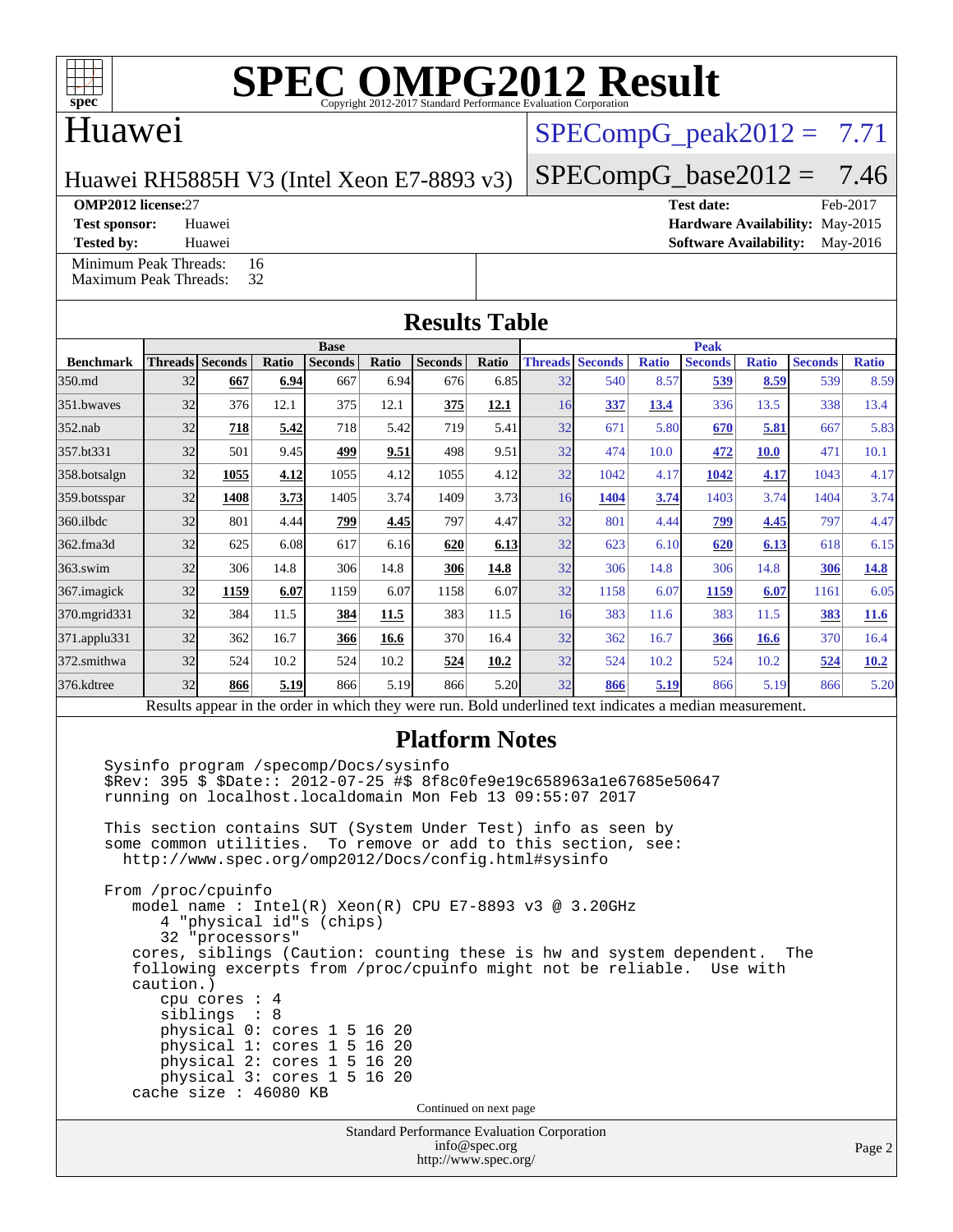

## Huawei

 $SPECompG<sub>peak2012</sub> = 7.71$ 

Huawei RH5885H V3 (Intel Xeon E7-8893 v3)

**[Tested by:](http://www.spec.org/auto/omp2012/Docs/result-fields.html#Testedby)** Huawei **[Software Availability:](http://www.spec.org/auto/omp2012/Docs/result-fields.html#SoftwareAvailability)** May-2016

 $SPECompG_base2012 = 7.46$  $SPECompG_base2012 = 7.46$ **[OMP2012 license:](http://www.spec.org/auto/omp2012/Docs/result-fields.html#OMP2012license)**27 **[Test date:](http://www.spec.org/auto/omp2012/Docs/result-fields.html#Testdate)** Feb-2017 **[Test sponsor:](http://www.spec.org/auto/omp2012/Docs/result-fields.html#Testsponsor)** Huawei **[Hardware Availability:](http://www.spec.org/auto/omp2012/Docs/result-fields.html#HardwareAvailability)** May-2015

### **[Platform Notes \(Continued\)](http://www.spec.org/auto/omp2012/Docs/result-fields.html#PlatformNotes)**

 From /proc/meminfo MemTotal: 528087168 kB HugePages\_Total: 0<br>Hugepagesize: 2048 kB Hugepagesize: From /etc/\*release\* /etc/\*version\* os-release: NAME="Red Hat Enterprise Linux Server" VERSION="7.2 (Maipo)" ID="rhel" ID\_LIKE="fedora" VERSION\_ID="7.2" PRETTY\_NAME="Red Hat Enterprise Linux Server 7.2 (Maipo)" ANSI\_COLOR="0;31" CPE\_NAME="cpe:/o:redhat:enterprise\_linux:7.2:GA:server" redhat-release: Red Hat Enterprise Linux Server release 7.2 (Maipo) system-release: Red Hat Enterprise Linux Server release 7.2 (Maipo) system-release-cpe: cpe:/o:redhat:enterprise\_linux:7.2:ga:server uname -a: Linux localhost.localdomain 3.10.0-327.el7.x86\_64 #1 SMP Thu Oct 29 17:29:29 EDT 2015 x86\_64 x86\_64 x86\_64 GNU/Linux run-level 3 Feb 13 09:42 SPEC is set to: /specomp Filesystem Type Size Used Avail Use% Mounted on<br>
/dev/mapper/rhel-root xfs 50G 27G 24G 54% /  $/$ dev/mapper/rhel-root xfs Additional information from dmidecode: BIOS American Megatrends Inc. BLISV789 12/06/2016 Memory: 32x 16 GB 64x NO DIMM NO DIMM 32x Samsung M393A2K43BB1-CRC 16 GB 1600 MHz 2 rank (End of data from sysinfo program) **[General Notes](http://www.spec.org/auto/omp2012/Docs/result-fields.html#GeneralNotes)** ======================================================================== Power profile set with: cpupower -c all frequency-set -g performance System settings notes: Intel Turbo Boost Technology (Turbo) : Enabled Memory RAS Configuration set to Maximum Performance ======================================================================== General Notes and Enviroment variables Continued on next page

> Standard Performance Evaluation Corporation [info@spec.org](mailto:info@spec.org) <http://www.spec.org/>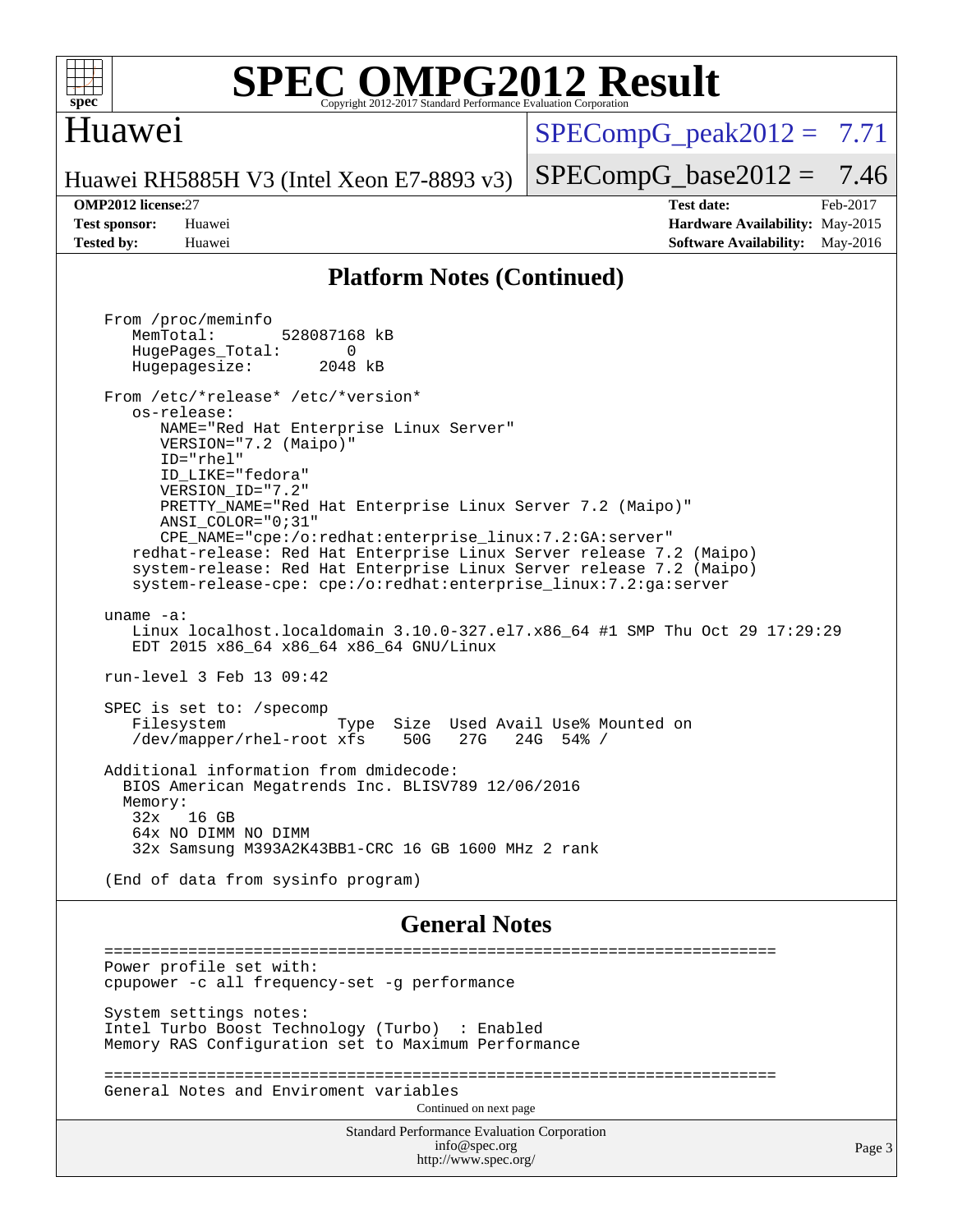

## Huawei

 $SPECompG_peak2012 = 7.71$  $SPECompG_peak2012 = 7.71$ 

Huawei RH5885H V3 (Intel Xeon E7-8893 v3)

**[Tested by:](http://www.spec.org/auto/omp2012/Docs/result-fields.html#Testedby)** Huawei **[Software Availability:](http://www.spec.org/auto/omp2012/Docs/result-fields.html#SoftwareAvailability)** May-2016

 $SPECompG_base2012 = 7.46$  $SPECompG_base2012 = 7.46$ **[OMP2012 license:](http://www.spec.org/auto/omp2012/Docs/result-fields.html#OMP2012license)**27 **[Test date:](http://www.spec.org/auto/omp2012/Docs/result-fields.html#Testdate)** Feb-2017 **[Test sponsor:](http://www.spec.org/auto/omp2012/Docs/result-fields.html#Testsponsor)** Huawei **[Hardware Availability:](http://www.spec.org/auto/omp2012/Docs/result-fields.html#HardwareAvailability)** May-2015

### **[General Notes \(Continued\)](http://www.spec.org/auto/omp2012/Docs/result-fields.html#GeneralNotes)**

| ENV_KMP_AFFINITY=compact, 1<br>ENV KMP BLOCKTIME=infinite<br>ENV_KMP_DETERMINISTIC_REDUCTION=1<br>ENV OMP DYNAMIC=FALSE<br>ENV KMP LIBRARY=turnaround<br>ENV KMP SCHEDULE=static, balanced<br>ENV KMP STACKSIZE=256M<br>ENV OMP NESTED=FALSE<br>ENV OMP NUM THREADS=32 |
|------------------------------------------------------------------------------------------------------------------------------------------------------------------------------------------------------------------------------------------------------------------------|
| General base OMP Library Settings<br>ENV_KMP_AFFINITY=compact, 1                                                                                                                                                                                                       |
| Base Optimization Flags<br>372.smithwa:base:<br>-mcmodel=medium                                                                                                                                                                                                        |
| 376.kdtree:base:<br>-mcmodel=medium                                                                                                                                                                                                                                    |
| General peak OMP Library Settings<br>ENV KMP AFFINITY=compact, 1                                                                                                                                                                                                       |
| Per benchmark peak OMP Library Settings                                                                                                                                                                                                                                |
| 351.bwaves:peak:<br>ENV KMP AFFINITY=compact, 1<br>ENV_OMP_SCHEDULE=static,1                                                                                                                                                                                           |
| 359.botsspar:peak:<br>ENV KMP AFFINITY=compact, 1<br>ENV_OMP_SCHEDULE=guided                                                                                                                                                                                           |
| 363.swin:peak:<br>ENV_KMP_AFFINITY=compact, 1                                                                                                                                                                                                                          |
| ===============<br>372.smithwa:peak:<br>ENV_OMP_SCHEDULE=static, 1                                                                                                                                                                                                     |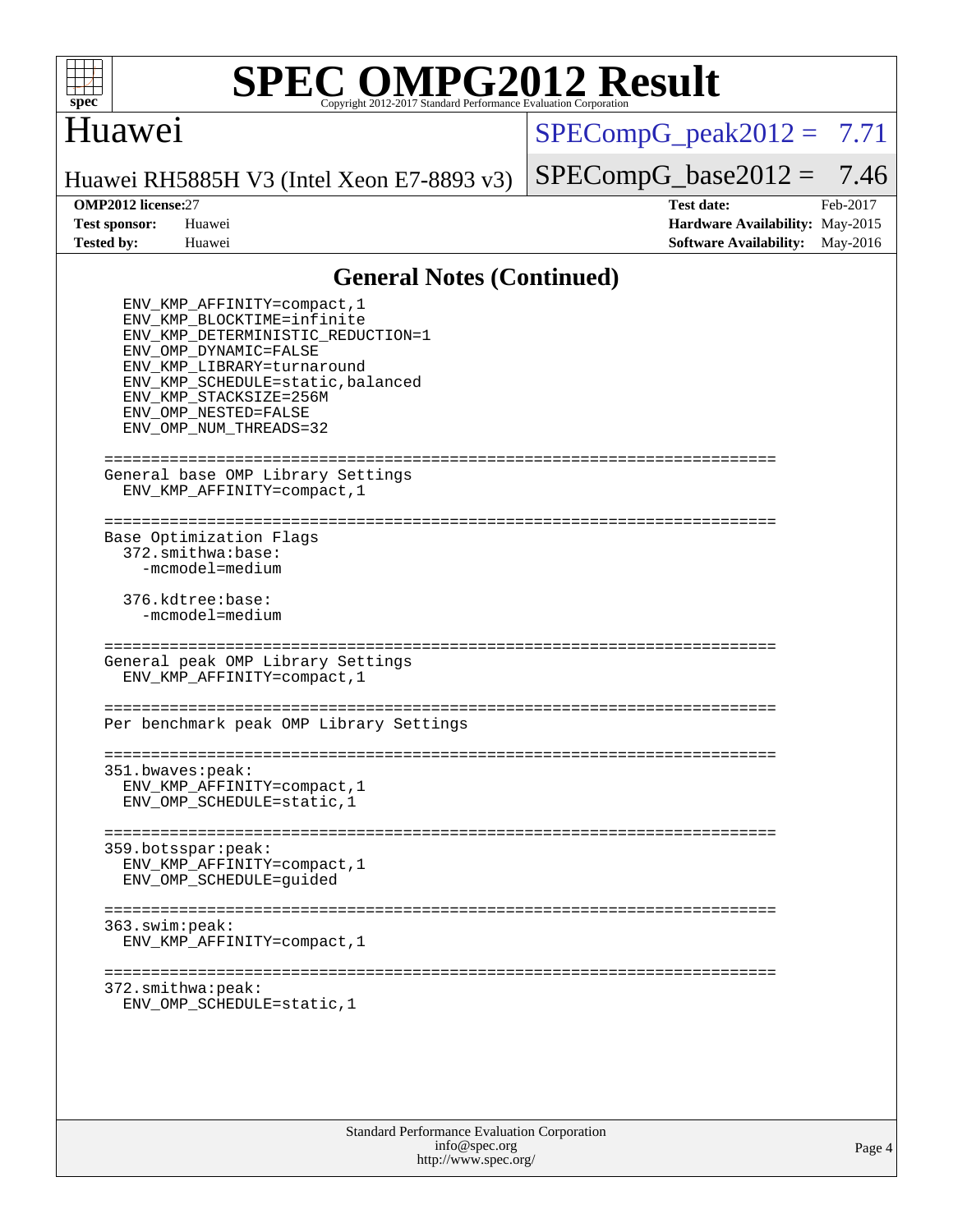

## Huawei

 $SPECompG_peak2012 = 7.71$  $SPECompG_peak2012 = 7.71$ 

Huawei RH5885H V3 (Intel Xeon E7-8893 v3)

**[Test sponsor:](http://www.spec.org/auto/omp2012/Docs/result-fields.html#Testsponsor)** Huawei **[Hardware Availability:](http://www.spec.org/auto/omp2012/Docs/result-fields.html#HardwareAvailability)** May-2015 **[Tested by:](http://www.spec.org/auto/omp2012/Docs/result-fields.html#Testedby)** Huawei **[Software Availability:](http://www.spec.org/auto/omp2012/Docs/result-fields.html#SoftwareAvailability)** May-2016

 $SPECompG_base2012 = 7.46$  $SPECompG_base2012 = 7.46$ **[OMP2012 license:](http://www.spec.org/auto/omp2012/Docs/result-fields.html#OMP2012license)**27 **[Test date:](http://www.spec.org/auto/omp2012/Docs/result-fields.html#Testdate)** Feb-2017

## **[Base Compiler Invocation](http://www.spec.org/auto/omp2012/Docs/result-fields.html#BaseCompilerInvocation)**

[C benchmarks](http://www.spec.org/auto/omp2012/Docs/result-fields.html#Cbenchmarks): [icc](http://www.spec.org/omp2012/results/res2017q1/omp2012-20170213-00094.flags.html#user_CCbase_intel_icc_a87c68a857bc5ec5362391a49d3a37a6)

[C++ benchmarks:](http://www.spec.org/auto/omp2012/Docs/result-fields.html#CXXbenchmarks) [icpc](http://www.spec.org/omp2012/results/res2017q1/omp2012-20170213-00094.flags.html#user_CXXbase_intel_icpc_2d899f8d163502b12eb4a60069f80c1c)

[Fortran benchmarks](http://www.spec.org/auto/omp2012/Docs/result-fields.html#Fortranbenchmarks): [ifort](http://www.spec.org/omp2012/results/res2017q1/omp2012-20170213-00094.flags.html#user_FCbase_intel_ifort_8a5e5e06b19a251bdeaf8fdab5d62f20)

**[Base Portability Flags](http://www.spec.org/auto/omp2012/Docs/result-fields.html#BasePortabilityFlags)**

 350.md: [-FR](http://www.spec.org/omp2012/results/res2017q1/omp2012-20170213-00094.flags.html#user_baseFPORTABILITY350_md_f-FR) 367.imagick: [-std=c99](http://www.spec.org/omp2012/results/res2017q1/omp2012-20170213-00094.flags.html#user_baseCPORTABILITY367_imagick_f-std_2ec6533b6e06f1c4a6c9b78d9e9cde24)

**[Base Optimization Flags](http://www.spec.org/auto/omp2012/Docs/result-fields.html#BaseOptimizationFlags)**

[C benchmarks](http://www.spec.org/auto/omp2012/Docs/result-fields.html#Cbenchmarks): [-O2](http://www.spec.org/omp2012/results/res2017q1/omp2012-20170213-00094.flags.html#user_CCbase_f-O2) [-openmp](http://www.spec.org/omp2012/results/res2017q1/omp2012-20170213-00094.flags.html#user_CCbase_f-openmp) [-ipo](http://www.spec.org/omp2012/results/res2017q1/omp2012-20170213-00094.flags.html#user_CCbase_f-ipo_84062ab53814f613187d02344b8f49a7) [-xCORE-AVX2](http://www.spec.org/omp2012/results/res2017q1/omp2012-20170213-00094.flags.html#user_CCbase_f-xCORE-AVX2) [-ansi-alias](http://www.spec.org/omp2012/results/res2017q1/omp2012-20170213-00094.flags.html#user_CCbase_f-ansi-alias) [-mcmodel=medium](http://www.spec.org/omp2012/results/res2017q1/omp2012-20170213-00094.flags.html#user_CCbase_f-mcmodel_3a41622424bdd074c4f0f2d2f224c7e5) [-shared-intel](http://www.spec.org/omp2012/results/res2017q1/omp2012-20170213-00094.flags.html#user_CCbase_f-shared-intel)

[C++ benchmarks:](http://www.spec.org/auto/omp2012/Docs/result-fields.html#CXXbenchmarks)

[-O2](http://www.spec.org/omp2012/results/res2017q1/omp2012-20170213-00094.flags.html#user_CXXbase_f-O2) [-openmp](http://www.spec.org/omp2012/results/res2017q1/omp2012-20170213-00094.flags.html#user_CXXbase_f-openmp) [-ipo](http://www.spec.org/omp2012/results/res2017q1/omp2012-20170213-00094.flags.html#user_CXXbase_f-ipo_84062ab53814f613187d02344b8f49a7) [-xCORE-AVX2](http://www.spec.org/omp2012/results/res2017q1/omp2012-20170213-00094.flags.html#user_CXXbase_f-xCORE-AVX2) [-ansi-alias](http://www.spec.org/omp2012/results/res2017q1/omp2012-20170213-00094.flags.html#user_CXXbase_f-ansi-alias) [-mcmodel=medium](http://www.spec.org/omp2012/results/res2017q1/omp2012-20170213-00094.flags.html#user_CXXbase_f-mcmodel_3a41622424bdd074c4f0f2d2f224c7e5) [-shared-intel](http://www.spec.org/omp2012/results/res2017q1/omp2012-20170213-00094.flags.html#user_CXXbase_f-shared-intel)

[Fortran benchmarks](http://www.spec.org/auto/omp2012/Docs/result-fields.html#Fortranbenchmarks):

350.md: [-O2](http://www.spec.org/omp2012/results/res2017q1/omp2012-20170213-00094.flags.html#user_baseOPTIMIZE350_md_f-O2) [-openmp](http://www.spec.org/omp2012/results/res2017q1/omp2012-20170213-00094.flags.html#user_baseOPTIMIZE350_md_f-openmp) [-ipo](http://www.spec.org/omp2012/results/res2017q1/omp2012-20170213-00094.flags.html#user_baseOPTIMIZE350_md_f-ipo_84062ab53814f613187d02344b8f49a7) [-xCORE-AVX2](http://www.spec.org/omp2012/results/res2017q1/omp2012-20170213-00094.flags.html#user_baseOPTIMIZE350_md_f-xCORE-AVX2) [-align array64byte](http://www.spec.org/omp2012/results/res2017q1/omp2012-20170213-00094.flags.html#user_baseFOPTIMIZE350_md_f-align_c9377f996e966d652baaf753401d4725)

351.bwaves: Same as 350.md

 357.bt331: [-O2](http://www.spec.org/omp2012/results/res2017q1/omp2012-20170213-00094.flags.html#user_baseOPTIMIZE357_bt331_f-O2) [-openmp](http://www.spec.org/omp2012/results/res2017q1/omp2012-20170213-00094.flags.html#user_baseOPTIMIZE357_bt331_f-openmp) [-ipo](http://www.spec.org/omp2012/results/res2017q1/omp2012-20170213-00094.flags.html#user_baseOPTIMIZE357_bt331_f-ipo_84062ab53814f613187d02344b8f49a7) [-xCORE-AVX2](http://www.spec.org/omp2012/results/res2017q1/omp2012-20170213-00094.flags.html#user_baseOPTIMIZE357_bt331_f-xCORE-AVX2) [-align array64byte](http://www.spec.org/omp2012/results/res2017q1/omp2012-20170213-00094.flags.html#user_baseFOPTIMIZE357_bt331_f-align_c9377f996e966d652baaf753401d4725) [-mcmodel=medium](http://www.spec.org/omp2012/results/res2017q1/omp2012-20170213-00094.flags.html#user_basePORTABILITY357_bt331_f-mcmodel_3a41622424bdd074c4f0f2d2f224c7e5)(\*)

360.ilbdc: Same as 350.md

362.fma3d: Same as 350.md

363.swim: Same as 357.bt331

370.mgrid331: Same as 350.md

371.applu331: Same as 350.md

(\*) Indicates an optimization flag that was found in a portability variable.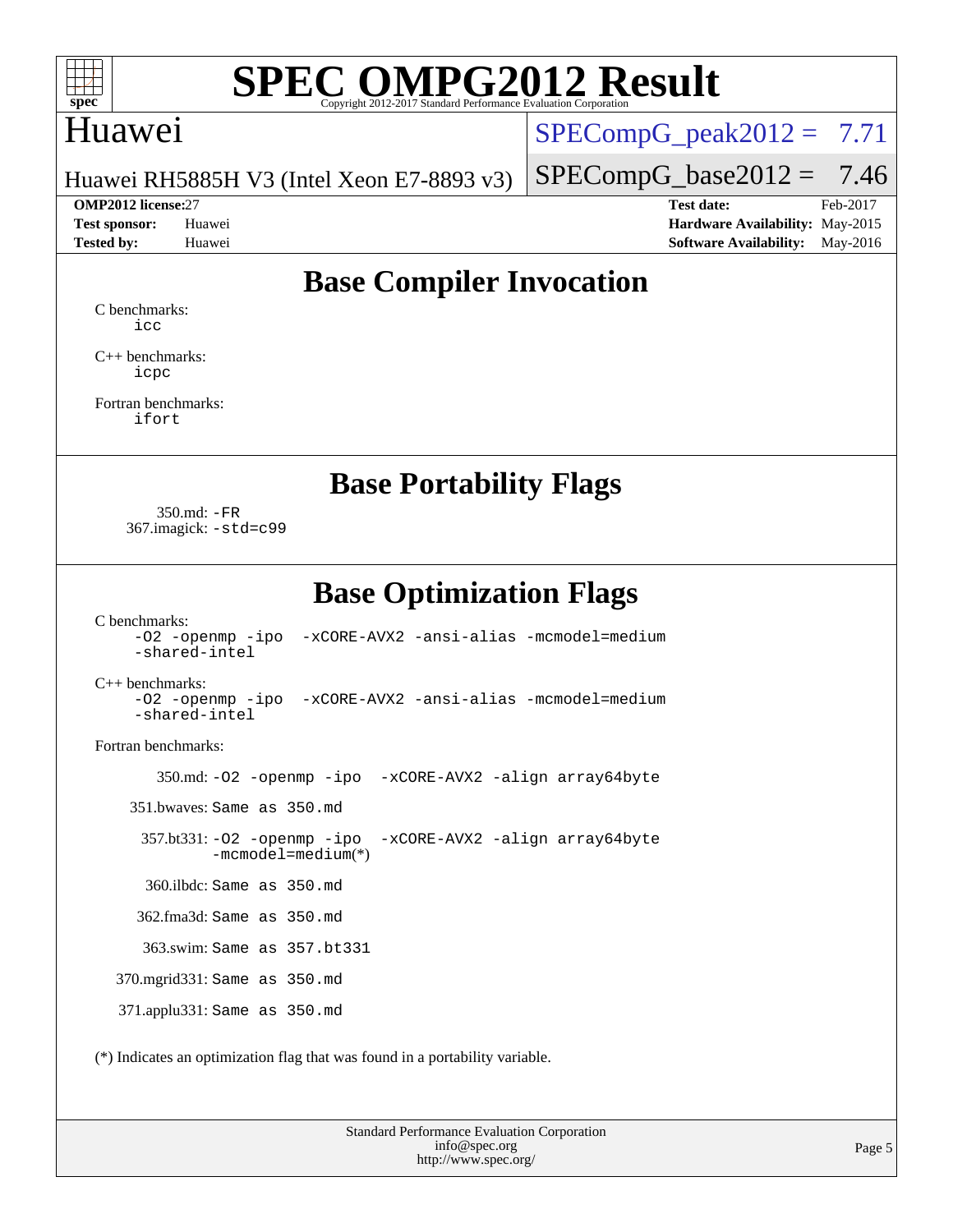

## Huawei

 $SPECompG<sub>peak2012</sub> = 7.71$ 

Huawei RH5885H V3 (Intel Xeon E7-8893 v3)

**[Tested by:](http://www.spec.org/auto/omp2012/Docs/result-fields.html#Testedby)** Huawei **[Software Availability:](http://www.spec.org/auto/omp2012/Docs/result-fields.html#SoftwareAvailability)** May-2016

 $SPECompG_base2012 = 7.46$  $SPECompG_base2012 = 7.46$ **[OMP2012 license:](http://www.spec.org/auto/omp2012/Docs/result-fields.html#OMP2012license)**27 **[Test date:](http://www.spec.org/auto/omp2012/Docs/result-fields.html#Testdate)** Feb-2017 **[Test sponsor:](http://www.spec.org/auto/omp2012/Docs/result-fields.html#Testsponsor)** Huawei **[Hardware Availability:](http://www.spec.org/auto/omp2012/Docs/result-fields.html#HardwareAvailability)** May-2015

## **[Peak Compiler Invocation](http://www.spec.org/auto/omp2012/Docs/result-fields.html#PeakCompilerInvocation)**

[C benchmarks](http://www.spec.org/auto/omp2012/Docs/result-fields.html#Cbenchmarks): [icc](http://www.spec.org/omp2012/results/res2017q1/omp2012-20170213-00094.flags.html#user_CCpeak_intel_icc_a87c68a857bc5ec5362391a49d3a37a6)

[C++ benchmarks:](http://www.spec.org/auto/omp2012/Docs/result-fields.html#CXXbenchmarks) [icpc](http://www.spec.org/omp2012/results/res2017q1/omp2012-20170213-00094.flags.html#user_CXXpeak_intel_icpc_2d899f8d163502b12eb4a60069f80c1c)

[Fortran benchmarks](http://www.spec.org/auto/omp2012/Docs/result-fields.html#Fortranbenchmarks): [ifort](http://www.spec.org/omp2012/results/res2017q1/omp2012-20170213-00094.flags.html#user_FCpeak_intel_ifort_8a5e5e06b19a251bdeaf8fdab5d62f20)

### **[Peak Portability Flags](http://www.spec.org/auto/omp2012/Docs/result-fields.html#PeakPortabilityFlags)**

 350.md: [-FR](http://www.spec.org/omp2012/results/res2017q1/omp2012-20170213-00094.flags.html#user_peakFPORTABILITY350_md_f-FR) 367.imagick: [-std=c99](http://www.spec.org/omp2012/results/res2017q1/omp2012-20170213-00094.flags.html#user_peakCPORTABILITY367_imagick_f-std_2ec6533b6e06f1c4a6c9b78d9e9cde24)

**[Peak Optimization Flags](http://www.spec.org/auto/omp2012/Docs/result-fields.html#PeakOptimizationFlags)**

[C benchmarks](http://www.spec.org/auto/omp2012/Docs/result-fields.html#Cbenchmarks):

 352.nab: [-O3](http://www.spec.org/omp2012/results/res2017q1/omp2012-20170213-00094.flags.html#user_peakOPTIMIZE352_nab_f-O3) [-openmp](http://www.spec.org/omp2012/results/res2017q1/omp2012-20170213-00094.flags.html#user_peakOPTIMIZE352_nab_f-openmp) [-ipo](http://www.spec.org/omp2012/results/res2017q1/omp2012-20170213-00094.flags.html#user_peakOPTIMIZE352_nab_f-ipo_84062ab53814f613187d02344b8f49a7) [-xCORE-AVX2](http://www.spec.org/omp2012/results/res2017q1/omp2012-20170213-00094.flags.html#user_peakOPTIMIZE352_nab_f-xCORE-AVX2) [-fno-alias](http://www.spec.org/omp2012/results/res2017q1/omp2012-20170213-00094.flags.html#user_peakOPTIMIZE352_nab_f-no-alias_694e77f6c5a51e658e82ccff53a9e63a) [-opt-malloc-options=1](http://www.spec.org/omp2012/results/res2017q1/omp2012-20170213-00094.flags.html#user_peakOPTIMIZE352_nab_f-opt-malloc-options_d882ffc6ff87e51efe45f9a5190004b0) [-opt-calloc](http://www.spec.org/omp2012/results/res2017q1/omp2012-20170213-00094.flags.html#user_peakOPTIMIZE352_nab_f-opt-calloc) [-fp-model fast=2](http://www.spec.org/omp2012/results/res2017q1/omp2012-20170213-00094.flags.html#user_peakOPTIMIZE352_nab_f-fp-model_a7fb8ccb7275e23f0079632c153cfcab) [-no-prec-div](http://www.spec.org/omp2012/results/res2017q1/omp2012-20170213-00094.flags.html#user_peakOPTIMIZE352_nab_f-no-prec-div) [-no-prec-sqrt](http://www.spec.org/omp2012/results/res2017q1/omp2012-20170213-00094.flags.html#user_peakOPTIMIZE352_nab_f-no-prec-sqrt) [-ansi-alias](http://www.spec.org/omp2012/results/res2017q1/omp2012-20170213-00094.flags.html#user_peakCOPTIMIZE352_nab_f-ansi-alias)

358.botsalgn: [-O3](http://www.spec.org/omp2012/results/res2017q1/omp2012-20170213-00094.flags.html#user_peakOPTIMIZE358_botsalgn_f-O3) [-openmp](http://www.spec.org/omp2012/results/res2017q1/omp2012-20170213-00094.flags.html#user_peakOPTIMIZE358_botsalgn_f-openmp) [-ipo](http://www.spec.org/omp2012/results/res2017q1/omp2012-20170213-00094.flags.html#user_peakOPTIMIZE358_botsalgn_f-ipo_84062ab53814f613187d02344b8f49a7) [-xCORE-AVX2](http://www.spec.org/omp2012/results/res2017q1/omp2012-20170213-00094.flags.html#user_peakOPTIMIZE358_botsalgn_f-xCORE-AVX2) [-fno-alias](http://www.spec.org/omp2012/results/res2017q1/omp2012-20170213-00094.flags.html#user_peakOPTIMIZE358_botsalgn_f-no-alias_694e77f6c5a51e658e82ccff53a9e63a) [-ansi-alias](http://www.spec.org/omp2012/results/res2017q1/omp2012-20170213-00094.flags.html#user_peakCOPTIMIZE358_botsalgn_f-ansi-alias)

359.botsspar: Same as 358.botsalgn

367.imagick: [-O3](http://www.spec.org/omp2012/results/res2017q1/omp2012-20170213-00094.flags.html#user_peakOPTIMIZE367_imagick_f-O3) [-openmp](http://www.spec.org/omp2012/results/res2017q1/omp2012-20170213-00094.flags.html#user_peakOPTIMIZE367_imagick_f-openmp) [-ipo](http://www.spec.org/omp2012/results/res2017q1/omp2012-20170213-00094.flags.html#user_peakOPTIMIZE367_imagick_f-ipo_84062ab53814f613187d02344b8f49a7) [-xCORE-AVX2](http://www.spec.org/omp2012/results/res2017q1/omp2012-20170213-00094.flags.html#user_peakOPTIMIZE367_imagick_f-xCORE-AVX2) [-ansi-alias](http://www.spec.org/omp2012/results/res2017q1/omp2012-20170213-00094.flags.html#user_peakCOPTIMIZE367_imagick_f-ansi-alias)

372.smithwa: basepeak = yes

[C++ benchmarks:](http://www.spec.org/auto/omp2012/Docs/result-fields.html#CXXbenchmarks)

376.kdtree: basepeak = yes

[Fortran benchmarks](http://www.spec.org/auto/omp2012/Docs/result-fields.html#Fortranbenchmarks):

 350.md: [-O3](http://www.spec.org/omp2012/results/res2017q1/omp2012-20170213-00094.flags.html#user_peakOPTIMIZE350_md_f-O3) [-openmp](http://www.spec.org/omp2012/results/res2017q1/omp2012-20170213-00094.flags.html#user_peakOPTIMIZE350_md_f-openmp) [-ipo](http://www.spec.org/omp2012/results/res2017q1/omp2012-20170213-00094.flags.html#user_peakOPTIMIZE350_md_f-ipo_84062ab53814f613187d02344b8f49a7) [-xCORE-AVX2](http://www.spec.org/omp2012/results/res2017q1/omp2012-20170213-00094.flags.html#user_peakOPTIMIZE350_md_f-xCORE-AVX2) [-fno-alias](http://www.spec.org/omp2012/results/res2017q1/omp2012-20170213-00094.flags.html#user_peakOPTIMIZE350_md_f-no-alias_694e77f6c5a51e658e82ccff53a9e63a) [-opt-malloc-options=1](http://www.spec.org/omp2012/results/res2017q1/omp2012-20170213-00094.flags.html#user_peakOPTIMIZE350_md_f-opt-malloc-options_d882ffc6ff87e51efe45f9a5190004b0) [-fp-model fast=2](http://www.spec.org/omp2012/results/res2017q1/omp2012-20170213-00094.flags.html#user_peakFOPTIMIZE350_md_f-fp-model_a7fb8ccb7275e23f0079632c153cfcab) [-no-prec-div](http://www.spec.org/omp2012/results/res2017q1/omp2012-20170213-00094.flags.html#user_peakFOPTIMIZE350_md_f-no-prec-div) [-no-prec-sqrt](http://www.spec.org/omp2012/results/res2017q1/omp2012-20170213-00094.flags.html#user_peakFOPTIMIZE350_md_f-no-prec-sqrt) [-align array64byte](http://www.spec.org/omp2012/results/res2017q1/omp2012-20170213-00094.flags.html#user_peakFOPTIMIZE350_md_f-align_c9377f996e966d652baaf753401d4725)

 351.bwaves: [-O3](http://www.spec.org/omp2012/results/res2017q1/omp2012-20170213-00094.flags.html#user_peakOPTIMIZE351_bwaves_f-O3) [-openmp](http://www.spec.org/omp2012/results/res2017q1/omp2012-20170213-00094.flags.html#user_peakOPTIMIZE351_bwaves_f-openmp) [-ipo](http://www.spec.org/omp2012/results/res2017q1/omp2012-20170213-00094.flags.html#user_peakOPTIMIZE351_bwaves_f-ipo_84062ab53814f613187d02344b8f49a7) [-xCORE-AVX2](http://www.spec.org/omp2012/results/res2017q1/omp2012-20170213-00094.flags.html#user_peakOPTIMIZE351_bwaves_f-xCORE-AVX2) [-fno-alias](http://www.spec.org/omp2012/results/res2017q1/omp2012-20170213-00094.flags.html#user_peakOPTIMIZE351_bwaves_f-no-alias_694e77f6c5a51e658e82ccff53a9e63a) [-fp-model fast=2](http://www.spec.org/omp2012/results/res2017q1/omp2012-20170213-00094.flags.html#user_peakFOPTIMIZE351_bwaves_f-fp-model_a7fb8ccb7275e23f0079632c153cfcab) [-no-prec-div](http://www.spec.org/omp2012/results/res2017q1/omp2012-20170213-00094.flags.html#user_peakFOPTIMIZE351_bwaves_f-no-prec-div) [-no-prec-sqrt](http://www.spec.org/omp2012/results/res2017q1/omp2012-20170213-00094.flags.html#user_peakFOPTIMIZE351_bwaves_f-no-prec-sqrt) [-align array64byte](http://www.spec.org/omp2012/results/res2017q1/omp2012-20170213-00094.flags.html#user_peakFOPTIMIZE351_bwaves_f-align_c9377f996e966d652baaf753401d4725)

 357.bt331: [-O3](http://www.spec.org/omp2012/results/res2017q1/omp2012-20170213-00094.flags.html#user_peakOPTIMIZE357_bt331_f-O3) [-openmp](http://www.spec.org/omp2012/results/res2017q1/omp2012-20170213-00094.flags.html#user_peakOPTIMIZE357_bt331_f-openmp) [-ipo](http://www.spec.org/omp2012/results/res2017q1/omp2012-20170213-00094.flags.html#user_peakOPTIMIZE357_bt331_f-ipo_84062ab53814f613187d02344b8f49a7) [-xCORE-AVX2](http://www.spec.org/omp2012/results/res2017q1/omp2012-20170213-00094.flags.html#user_peakOPTIMIZE357_bt331_f-xCORE-AVX2) [-fno-alias](http://www.spec.org/omp2012/results/res2017q1/omp2012-20170213-00094.flags.html#user_peakOPTIMIZE357_bt331_f-no-alias_694e77f6c5a51e658e82ccff53a9e63a) [-fp-model fast=2](http://www.spec.org/omp2012/results/res2017q1/omp2012-20170213-00094.flags.html#user_peakFOPTIMIZE357_bt331_f-fp-model_a7fb8ccb7275e23f0079632c153cfcab) [-no-prec-div](http://www.spec.org/omp2012/results/res2017q1/omp2012-20170213-00094.flags.html#user_peakFOPTIMIZE357_bt331_f-no-prec-div) [-no-prec-sqrt](http://www.spec.org/omp2012/results/res2017q1/omp2012-20170213-00094.flags.html#user_peakFOPTIMIZE357_bt331_f-no-prec-sqrt) [-align array64byte](http://www.spec.org/omp2012/results/res2017q1/omp2012-20170213-00094.flags.html#user_peakFOPTIMIZE357_bt331_f-align_c9377f996e966d652baaf753401d4725) [-mcmodel=medium](http://www.spec.org/omp2012/results/res2017q1/omp2012-20170213-00094.flags.html#user_peakPORTABILITY357_bt331_f-mcmodel_3a41622424bdd074c4f0f2d2f224c7e5)(\*)

Continued on next page

Standard Performance Evaluation Corporation [info@spec.org](mailto:info@spec.org) <http://www.spec.org/>